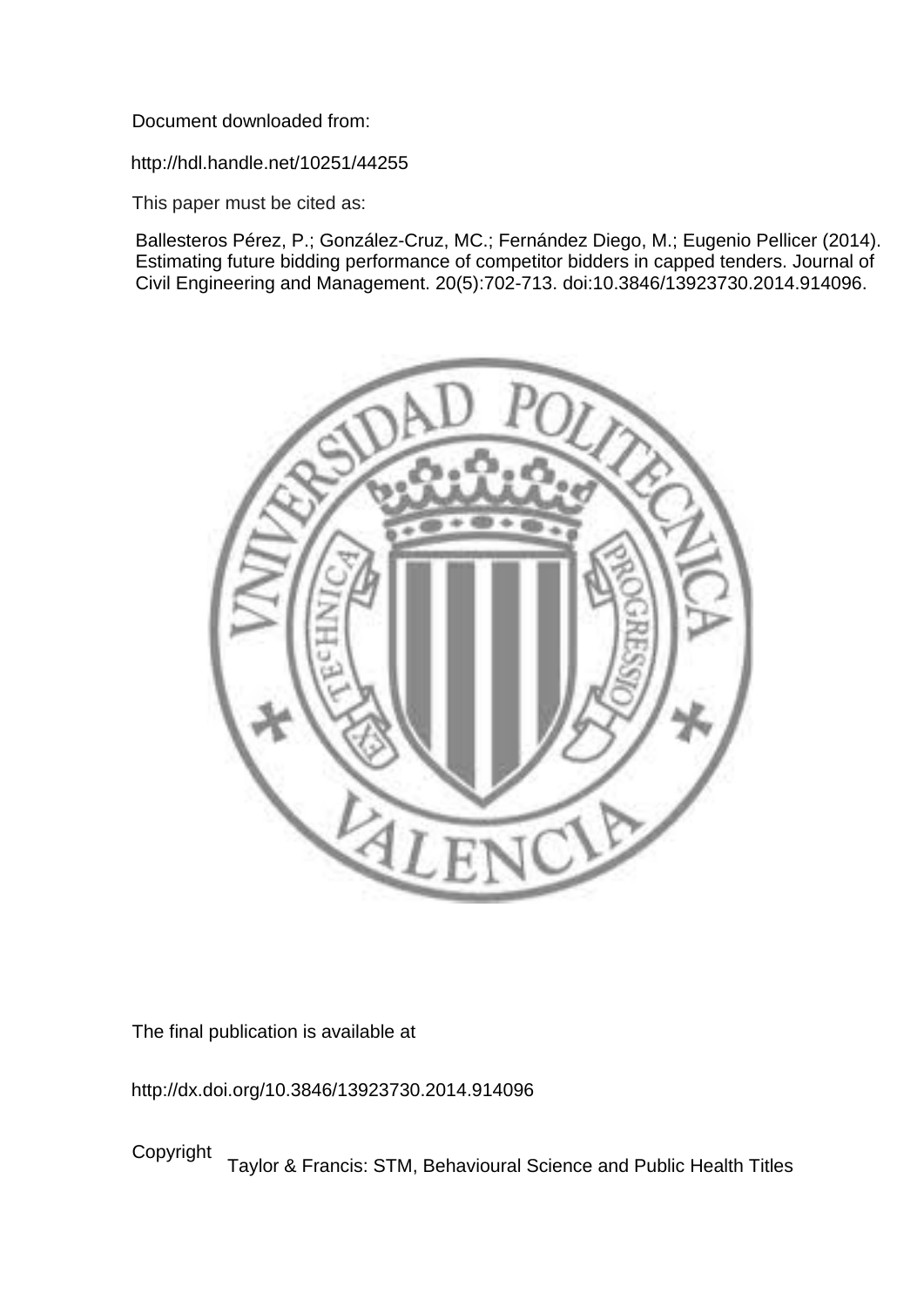# **ESTIMATING FUTURE BIDDING PERFORMANCE OF COMPETITOR BIDDERS IN CAPPED TENDERS**

*Ballesteros-Pérez, Pablo; González-Cruz, María C.; Fernández-Diego, Marta; Pellicer, Eugenio*

**Abstract.** Research in Bid Tender Forecasting Models (BTFM) has been in progress since the 1950s. None of the developed models were easy-to-use tools for effective use by bidding practitioners because the advanced mathematical apparatus and massive data inputs required. This scenario began to change in 2012 with the development of the Smartbid BTFM, a quite simple model that presents a series of graphs that enables any project manager to study competitors using a relatively short historical tender dataset. However, despite the advantages of this new model, so far, it is still necessary to study all the auction participants as an indivisible group; that is, the original BTFM was not devised for analyzing the behavior of a single bidding competitor or a subgroup of them. The present paper tries to solve that flaw and presents a stand-alone methodology useful for estimating future competitors' bidding behaviors separately.

**Keywords:** bid; tender; auction; construction; score, forecast

### **Introduction**

The volume of economic transactions conducted by competitive bidding emphasizes the importance of the study of auctions as a part of basic research in economics and management science (Stark, Rothkopf 1979), and the assistance that bidding practitioners can derive from advances in auction theory (Rothkopf, Harstad 1994). Competitive bidding is a [transparent](http://www.businessdictionary.com/definition/transparent.html) [procurement](http://www.businessdictionary.com/definition/procurement.html) [method](http://www.businessdictionary.com/definition/method.html) in which [bids](http://www.businessdictionary.com/definition/bid.html) from [competing](http://www.businessdictionary.com/definition/competing.html) [contractors,](http://www.businessdictionary.com/definition/contractor.html) [suppliers,](http://www.businessdictionary.com/definition/supplier.html) or [vendors](http://www.businessdictionary.com/definition/vendor.html) are invited by openly [advertising](http://www.businessdictionary.com/definition/advertising.html) the [scope,](http://www.businessdictionary.com/definition/scope.html) [specifications,](http://www.businessdictionary.com/definition/specification-spec.html) and [terms and conditions](http://www.businessdictionary.com/definition/terms-and-conditions.html) of a proposed [contract;](http://www.businessdictionary.com/definition/contract.html) as well as the [criteria](http://www.businessdictionary.com/definition/criteria.html) by which bids will be evaluated. [Competitive](http://www.investorwords.com/997/competitive.html) [bidding](http://www.investorwords.com/8993/bidding.html) [aims](http://www.businessdictionary.com/definition/aim.html) to procure [goods](http://www.businessdictionary.com/definition/goods.html) and [services](http://www.businessdictionary.com/definition/services.html) at the lowest [price](http://www.businessdictionary.com/definition/price.html) by stimulating [competition](http://www.businessdictionary.com/definition/competition.html) and preventing favoritism (OECD 2007; OECD 2009).

Research in the area of competitive bidding strategy models has been in progress since the 1950s (Rothkopf 1969; Näykki 1976; Engelbrecht-Wiggans 1980; Engelbrecht-Wiggans 1989; Naoum 1994; Rothkopf, Harstad 1994; Deltas, Engelbrecht-Wiggans 2005; Dikmen et al. 2007; Lo et al. 2007; Harstad, SašaPekec 2008; Ye et al. 2008). Numerous competitive bidding strategy models have been developed that predict the probability of a bidder winning an auction (Näykki 1976; Engelbrecht-Wiggans 1980), or being awarded a project (Vergara 1977; Ravanshadnia 2010). Most of these models are based on games theory, decision analysis, and operational research concepts whose application to realworld business is difficult given the complex mathematical formulations required by the models and/or because the models do not suit the actual practices (Engelbrecht-Wiggans 1980; Rothkopf, Harstad 1994; Harstad, SašaPekec 2008).

Because of the multiple technical and financial criteria involved in public tendering (Näykki 1976; Engelbrecht-Wiggans 1980; Rothkopf, Harstad 1994; Fayek 1998; Skitmore et al. 2001; Skitmore 2002; Skitmore 2004; Harstad, SašaPekec 2008) there is still a need for new tools to help decision makers and improve the selection process for bidders (Watt et al. 2009).

A completely new Bid Tender Forecasting Model (BTFM) was devised by Ballesteros-Pérez (2010) and extended by Ballesteros-Pérez et al. (2012a; 2012b; 2013a) as a practical tool to help bidders improve their competitive bidding strategies and increase their chances of winning a contract. This tool, informally referred by its authors as the Smartbid model (Ballesteros-Pérez et al. 2013b) (used hereinafter for the sake of simplicity) enables bidders to place their bids using statistical procedures based on previous bidding experiences that share the same Economic Scoring Formula (ESF).

The economic criterion is usually one of the most important evaluation criteria and Economic Scoring Formulae are used to rate different proposals. The variables of these formulae are termed Scoring Parameters (SP) (Ballesteros-Pérez et al. 2012b).

Taking into account that predicting a company's closest rivals' future behaviors is always highly advisable, the present work builds a methodology for studying one competitor or a subgroup of competitors bidding patterns, complementing the Smartbid model, but running independently. The methodology described in this paper has been derived from capped tenders. Capped tender contract value is upper-limited by the contracting authority and this limitation is clearly stated in the tender specifications. Bidders must underbid that estimation. Nevertheless, the model is not restricted to capped tenders. The proposed model can be extended to any other type of tender by simply reformulating some expressions and adding new hypotheses.

## **1. Literature background**

A great body of knowledge exists on the theory of auctions and competitive bidding that is relevant for construction contract tendering. Most of this work, however, contains assumptions – such as perfect information – that are unlikely to be met in practice (Skitmore 2008). Bidding theory and strategy models (see Stark, Rothkopf 1979, for an early bibliography) frequently make use of so-called 'statistical hypotheses' because auction bids are assumed to contain statistical properties such as fixed parameters and randomness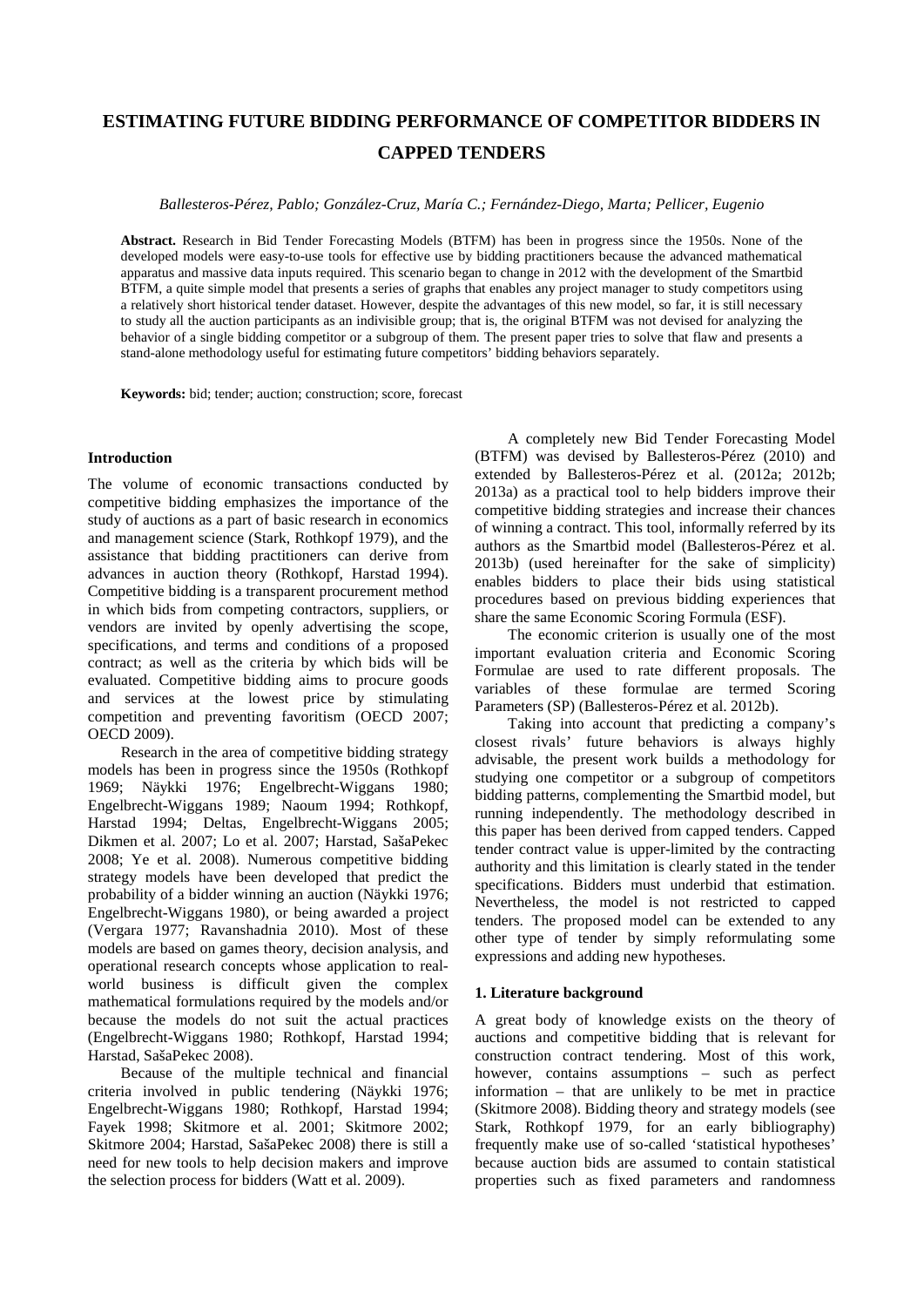(Skitmore 2002).

Initial studies (e.g., Friedman 1956) assumed that each bidder drew bids from a probability distribution unique to that bidder, with low-frequency bidders being pooled as a special case. Pim (1974) analyzed a number of projects awarded to four American construction companies. His study pointed out that the average number of projects awarded is proportional to the reciprocal of the average number of bidders competing – the proportion that would be expected to be won by pure 'chance' alone. This observation suggested an extremely simple 'equal probability' model in which the expected probability of entering the lowest bid in a k-size auction, that is, an auction in which k bidders enter bids, is the reciprocal of k.

McCaffer and Pettitt (1976) and Mitchell (1977) assumed non-unique and homogeneous probability distributions, enabling a suitable distribution shape to be empirically fitted (uniform, in the case of McCaffer, Pettitt 1976) and the derivation of other statistics based on an assumed (Normal) density function.

Since then, most of the bidding literature has been concerned with setting a mark-up, m, so that the probability, Pr(m), of entering the winning bid reaches a desired level (Skitmore et al. 2007). Friedman (1956) assumed either interdependence or perfect estimation. Gates (1967), used a Weibul probability distribution function. Carr (1982) assumed homogeneous variances. Skitmore (1991) used a lognormal probability distribution function.

All these models are based on the same statistical model but differ in their detailed assumptions of its specification. Nevertheless, previous work in auction bidding has been carried out to a large extent without any real supporting data. In fact, in the context of construction contract auction bidding, it has been considered as doubtful that sufficient data could be gathered for each bidder for any effective predictions to be made (Skitmore 2002). Moreover, Skitmore (1991) showed that the homogeneity assumption was untenable for real datasets of construction contract auctions, at least insofar as its superiority in predicting the probability of lowest bidders is concerned (Runeson, Skitmore 1999; Skitmore 2002).

No other remarkable BTFMs were developed from 1991 onwards until Ballesteros-Pérez et al. (2012a; 2012b; 2013a) devised the Smartbid model for bidding practitioners and professionals. This model basically consists of three types of graphs: the iso-Score Curve Graph (iSCG), the Scoring Probability Graphs (SPG) and the Position Probability Graph (PPG); and solves the main limitations encountered in previous Bid Tender Forecasting models (Skitmore, Runeson 2006) as it enabled: (1) studying bidding behaviors with a significantly smaller databases than previous works; (2) forecasting the probability of obtaining a particular score and/or position among competitors; (3) analyzing time variations between tenders; and (4) measuring tender forecast performance.

However, the major flaw of the BTFM above is that it needs to study the whole competition as an indivisible

group, which is not devised for analyzing the behavior of a single bidding competitor or a particular subgroup of bidders. Hence, the methodology proposed right after tackles that current limitation.

Some recent conceptual models have also been developed for use by contractors as part of a more reliable approach for identifying key competitors and as a basis for formulating bidding strategies (Oo et al. 2008; Oo et al. 2010). Competitiveness between bids is examined using linear mixed models that employ variables such as project type and size; work sector; nature of the work; market conditions; as well as the number of bidders (Drew and Skitmore 1997; Oo et al. 2008; Oo et al. 2010). Some of these variables can also be considered as useful indicators (project type and size; work sector; work nature; and market conditions) but they are normally difficult to quantify.

#### **2. Basic definitions**

Contracting authorities in different countries use different terms to refer to the same tender concepts. Spanish tendering terminology is mainly used because this study was carried out in Spain, although some new terms are included. Therefore, for clarity we will define some of the terms used in this work.

'Economic Scoring Formula' (ESF) refers to the mathematical expressions used to assign numerical scores to each bidder from the bid price expressed on a monetary-unit basis. ESF comprises the mathematical operations that provide the score and the mathematical expression that determines which bids are abnormal or risky (Abnormally Low Bids Criteria -ALBC). ALBC has received much less attention in the literature than the analysis of bidding behaviors (Kayhan et al. 2002; Chao, Liou 2007).

'Bidder's Drop'  $(D_i)$  is the discount or bid reduction on the initial price of a contract (A) submitted by a contractor i for a particular capped tender. It is mathematically expressed in Equation 1.

$$
D_i = 1 - \frac{B_i}{A} \tag{1}
$$

Where  $D_i$  is the Drop (expressed in per-unit values) of bidder 'i',  $B_i$  is the bid (expressed in monetary values) of bidder 'i', and A is the initial Amount of money (in monetary value) of the tender (generally set by the contracting authority in many countries) in capped tenders (tenders whose price is upper-limited).

In Spanish tendering practice, when referring to bid amounts, it is usual to use a 'discount' on the contract value A. This 'discount' is called 'baja' in Spanish, meaning literally drop or decrease. This term has been translated merely as 'Drop' because no other similar concept has been found in the international bibliography. However, the Spanish bidding background will not change any of the principles underlying the methodology proposed later, since both the Score's and Position's performance of one or several bidders will be calculated by means of a relative scale (specific score or position achieved compared to the best score or position possible),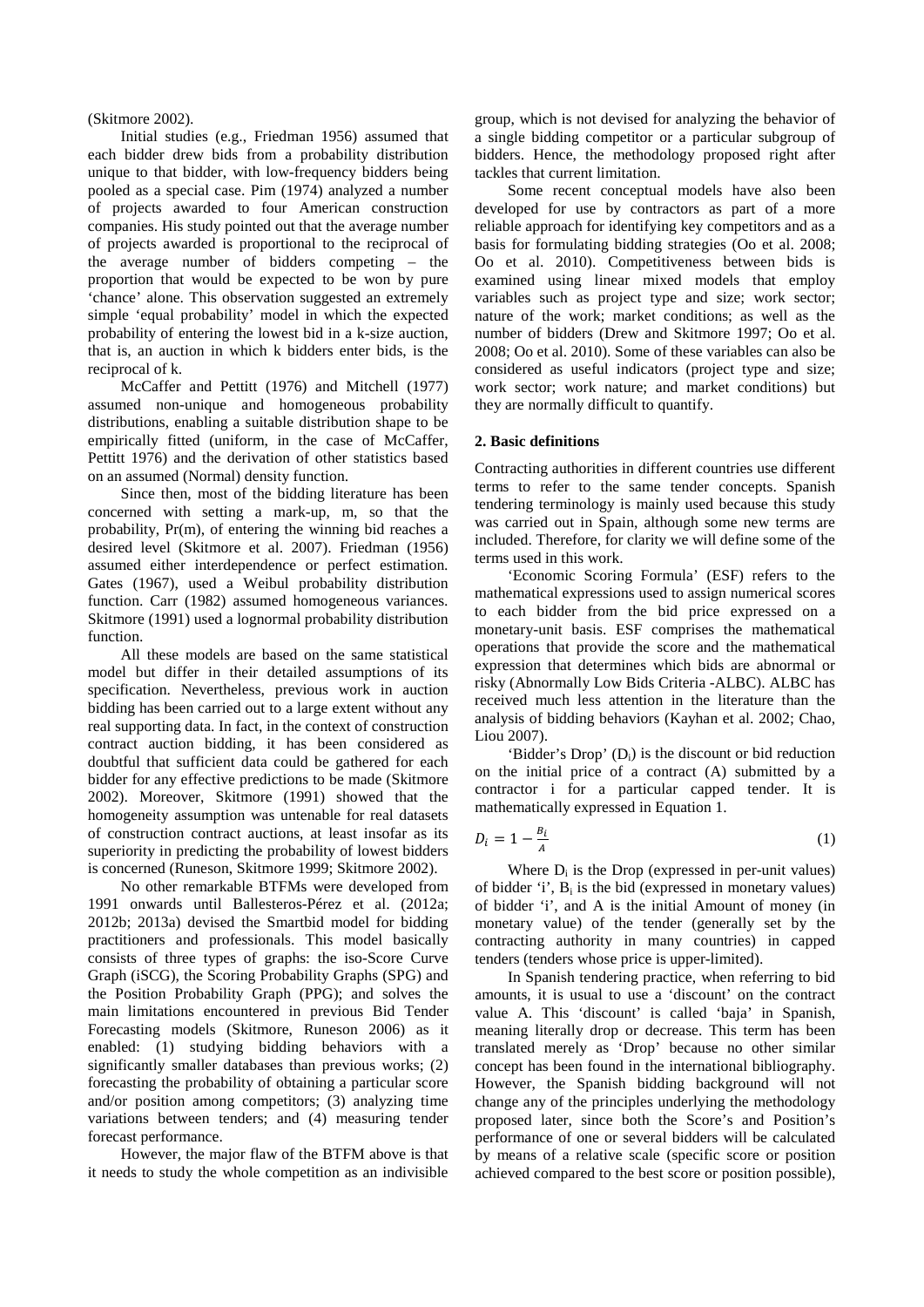no matter the original Bid was calculated in Drops or monetary-based values, allowing the following method to be applied in any other bidding scenario.

Therefore, the ESF scores are obtained by either using the bidders' bids  $(B_i)$  in monetary values or converting bids into drops  $(D_i)$  in per-unit values.

'Scoring Parameter' (SP) is the variable used in ESFs and it is calculated from the distribution of the bids in a tender. The main SPs in capped tendering are: mean Drop  $(D_m)$ , maximum Drop  $(D_{max})$ ; minimum Drop (D<sub>min</sub>); Drops' standard deviation (σ); and abnormal Drop (Dabn). In uncapped tendering, equivalent but monetarybased values are used instead: mean Bid  $(B_m)$ ; maximum Bid  $(B<sub>max</sub>)$ ; minimum Bid  $(B<sub>min</sub>)$ ; Bidders' standard deviation (S); and abnormal Bid  $(B_{abn})$ .

#### **3. Review of tendering specifications**

To obtain a number of representative capped tenders with different combinations of Scoring Parameters (SPs) and therefore different Economic Scoring Formulas (ESFs), 120 tender specifications documents gathered from Ballesteros-Pérez (2010) and coming from Spanish public administrations and private companies were reviewed.

The dataset collected and analyzed is representative and comprises of: tender contests and auctions; all types of public administrations (city councils, regional governments, semi-public entities, universities, ministries, and so on), private contracting authorities; a great variety of civil engineering works and services; representation from various geographical regions (including the islands), and a wide range of tender amounts.

Although the sample only contains Spanish tender documents, the ESF and SP analyzed are similar to those used in any country where the administration sets an initial tender amount (A) against which candidates underbid (capped tendering or upper-limited-price tendering).

The specification of an initial tender amount (A) enables the use of bid Drops as the Drop indicates a discount or reduction in the price relative to an initial amount A. The tool presented in this paper works well with both tender amounts directly and bid Drops, although the examples presented here have been calculated using bid Drops expressed in per-unit values.

Although the methodology explained below was validated through its application to nearly all 120 contracting authorities, one contracting authority was selected to illustrate the proposed methodology using a numerical example. The selected public administration is the 'Agencia Catalana del Agua' (Catalan Water Agency), ACA hereinafter, a semi-public contracting authority that manages most of the waste water treatment system in the Catalan region of Spain. ACA managed 51 construction tenders in approximately one year (from May 2007 to June 2008) and used the same ESF in its tender specifications.

### **4. Assessing the Scoring and Position performance of a single bidder.**

This section describes how to measure the bidding performance of one bidder, regarding the score levels reached  $(S_i)$  out of the maximum possible score  $(S_{\text{max}})$ , as well as its positions occupied (j) out of the total number of bidders (N) in each previous encounter. Therefore, both absolute variables: score  $(S_i)$  and positions (j), are expressed as relative variables  $S_i^*$  and  $j^*$ , respectively, with values ranging from 0 to 1 (which is more convenient when comparing many values).

However, as a necessary previous step to establishing bidding performance through variables  $S_i^*$ and j\*, the previous tendering registers in which the studied bidder participated must be collected. Once the historical tender dataset has been analyzed, standard beta distributions (also ranging from 0 to 1) can be fitted to both relative variables  $(S_i^*$  and  $i^*$ ).

The following sub-section shows how to combine the performance assessments of several bidders in order to study subgroups of bidders.

#### **4.1. Gathering previous tenders**

As a general first step, an historical dataset is necessary for a performance assessment of the bidder. In this case, a tender dataset of previous tenders in which the bidder under assessment took part must be composed. The bidder's proposed bids  $(D_i)$  plus past scorings  $(S_i)$  and positions occupied (j) (out of a maximum possible score or out of the total number of bidders in each case,  $S_i^*$  and j\*, respectively) must be identified as well.

Every tender must include a register of, at least, the following data: tender code / ID; tender deadline; nature of work; economic tender amount; number of bidders, N; number of bidders considered abnormally low,  $N_{abn}$ ; mean Drop,  $D_m$  (or mean Bid,  $B_m$ ); maximum Drop,  $D_{max}$ (or maximum Bid,  $B_{max}$ ); highest but not abnormally high Drop,  $D_{\text{max}}^*$  (or Lowest but not abnormally low Bid,  $B_{\min}^*$ ; minimum Drop, D<sub>min</sub> (or minimum Bid, B<sub>min</sub>); and abnormal Drop,  $D_{abn}$  (or abnormal Bid,  $B_{abn}$ ).

As happens to the Smartbid model, it is necessary to start with a collection of previous tenders that are homogeneous with the tender to be forecasted. By the term 'homogeneous' we understand that previous and future tenders must be identical, or very similar, in terms of: scope of works; economic scoring formula (ESF); and geographical region.

It is also desirable that the tender datasets are fairly recent. If that is not the case the proposed methodology becomes less accurate, and it will be necessary to check for a variation because of changes in the economic situation or the potential competition (for instance: acquisition of new means or practices, even state-of-the art pieces of equipment that might allow some bidders to be more competitive than before), or because of a sudden and steady bidder's scoring and positions improvement on recent tenders (for example: bidders' learning phenomenon over past unsuccessful tenders and/or recent contracts' performance). Additionally, it is advantageous if the contracting authority is the same.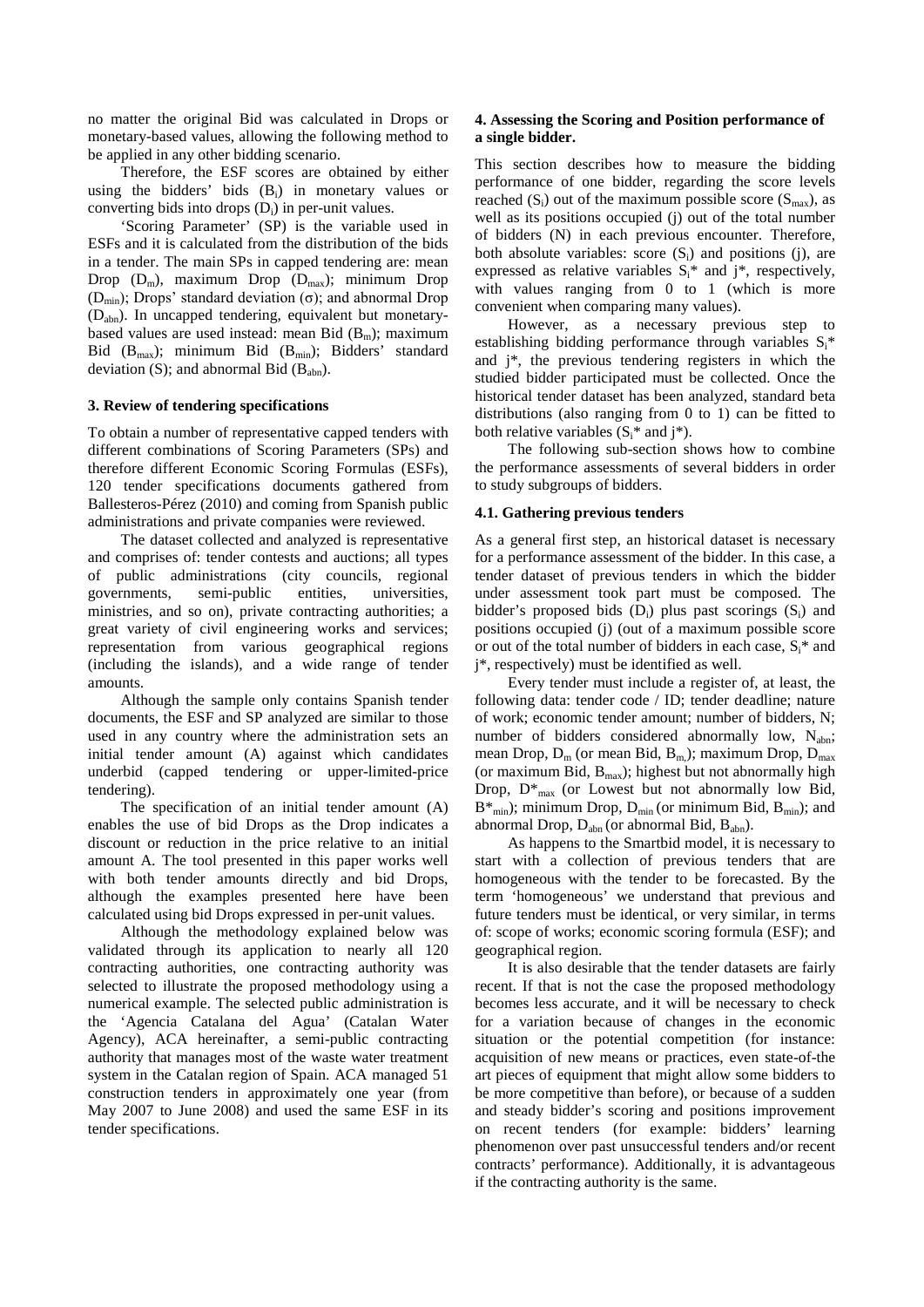| Bidder's name:         |                  | DAM         |                |                  |          |                 |                                                                           |        |                          |                                                      |                    |        |        |
|------------------------|------------------|-------------|----------------|------------------|----------|-----------------|---------------------------------------------------------------------------|--------|--------------------------|------------------------------------------------------|--------------------|--------|--------|
| Max pos. Score (Smax): |                  | 50          |                | Tenders entered: | 8        | Particip. rate: |                                                                           | 0.889  | ESF:                     | $S_i = [1-(D*_{max}-Di)/(D*_{max}-D_{min}))*S_{max}$ |                    |        |        |
| Total tenders anal.:   |                  | 9           |                | Tenders abnorm.  | 1        |                 | <b>Abnormality rate</b>                                                   | 0.125  | ALBC:                    | $D_{abn} = 1-(1-0.05)*(1-Dm)$                        |                    |        |        |
|                        |                  |             |                |                  |          |                 |                                                                           |        |                          |                                                      |                    |        |        |
| <b>Tender Code</b>     | ID               | $\mathbb N$ | <b>Nabn</b>    | <b>Dmax</b>      | $D*$ max | <b>Dm</b>       | Dmin                                                                      | Dabn   | Di                       | Position (j)                                         | Scor. (Si)         | $Si*$  | i*     |
| CT08000389             | 8                | 22          | 5              | 0.2732           | 0.2109   | 0.1813          | 0.0514                                                                    | 0.2222 | 0.2066                   | 7                                                    | 48.65              | 0.9730 | 0.7143 |
| CT07002822             | 18               | 14          | $\overline{2}$ | 0.2367           | 0.2146   | 0.1854          | 0.1028                                                                    | 0.2261 | 0.2311                   | $\overline{2}$                                       | Abnormal 0.0000    |        | 0.9231 |
| CT07002921             | 19               | 14          | $\mathbf{1}$   | 0.2833           | 0.2562   | 0.2262          | 0.1818                                                                    | 0.2648 | 0.2287                   | 3                                                    | 31.51              | 0.6302 | 0.8462 |
| CT07002108             | 24               | 22          | 4              | 0.2390           | 0.2082   | 0.1765          | 0.0955                                                                    | 0.2177 | 0.2037                   | 6                                                    | 48.00              | 0.9601 | 0.7619 |
| CT07001934             | 27               | 16          | 3              | 0.2200           | 0.1700   | 0.1277          | 0.0325                                                                    | 0.1714 | $\overline{\phantom{a}}$ | ٠                                                    | ٠                  |        |        |
| CT07001972             | 28               | 10          | $\overline{2}$ | 0.2800           | 0.2435   | 0.2097          | 0.1550                                                                    | 0.2492 | 0.2022                   | 6                                                    | 26.67              | 0.5333 | 0.4444 |
| CT07002052             | 29               | 9           | 3              | 0.2985           | 0.2654   | 0.2361          | 0.1489                                                                    | 0.2743 | 0.1489                   | 9                                                    | 0.00               | 0.0000 | 0.0000 |
| CT07001903             | 33               | 9           | $\overline{2}$ | 0.1500           | 0.1222   | 0.0855          | 0.0105                                                                    | 0.1312 | 0.1222                   | 3                                                    | 50.00              | 1.0000 | 0.7500 |
| CT07001602             | 36               | 9           | $\overline{2}$ | 0.2450           | 0.1564   | 0.1199          | 0.0374                                                                    | 0.1639 | 0.1033                   | 5                                                    | 27.69              | 0.5538 | 0.5000 |
|                        | Average: 13.8889 |             |                |                  |          |                 |                                                                           |        |                          |                                                      | Average: 0.5813    |        | 0.6175 |
|                        | Desvest: 5.2784  |             |                |                  |          |                 |                                                                           |        |                          |                                                      | Variance: $0.1442$ |        | 0.0773 |
|                        |                  |             |                |                  |          |                 |                                                                           |        |                          |                                                      | $\alpha$ :         | 0.3999 | 1.2690 |
|                        | .                |             |                | .                |          |                 | $\mathbf{11}$ and a set $\mathbf{12}$ and $\mathbf{13}$ and $\mathbf{14}$ |        |                          |                                                      |                    |        |        |

**Table 1.** Scoring (Si<sup>\*</sup>) and Position (i<sup>\*</sup>) beta distribution parameter estimation  $\alpha$  and  $\beta$ 

*Observation:* When a bidder is considered as 'abnormal', Si\*=0 while j\* includes abnormal positions. **β: 0.2881 0.7861**

Finally, an advisable requirement is that the bidder under assessment, or whose bidding performance is going to be part of a bid tender forecast, must have taken part in a minimum of two analyzed tenders so that beta distributions, which were found to be the best statistical distribution for this particular data regression, can be calculated.

In the following numerical example, the first step is a calculation of the scoring and position performance of the bidder. The bidder will be referred to as 'DAM' or, simply, 'Bidder 1'. In the example, it will be assumed that the aim is to discover the performance of Bidder 1 on tenders for building waste water treatment plants (WWTP) with tender amounts from 1 to 8 million Euros.

For the sake of clarity, in the following tables, some data has been removed, such as tender deadlines, nature of work and economic amounts, and these can be considered as close to the tender scenario which is to be assessed. As a result, a real historical and homogeneous 9-tender sub-dataset is presented in Table 1.

One of the variables presented in Table 1 is particularly important: the 'Participation rate', which is the number of tenders the bidder under study participated in, divided by the total number of tenders analyzed. Ideally, but not necessarily, the total number of tenders analyzed should be equal to all available and similar recent tenders being forecasted.

The ESF and the ALBC used by the administration to calculate the variable Si for each bidder were always the same and coincident with those of the future tender.

#### **4.2. One-bidder Scoring and Position performance calculations**

Once the tender dataset has been compiled,  $S_i^*$  and j<sup>\*</sup> can be calculated for every tender register using Equations 2 and 3.

$$
S_i^* = \frac{S_i}{S_{max}} \tag{2}
$$

$$
j^* = \frac{1}{N} \tag{3}
$$

A beta distribution with shape parameters  $\alpha$  and  $\beta$ can then be fitted for each variable using the method of moments, as indicated in Equations 4 and 5 (being  $\bar{x}$  the sample mean and  $\nu$  the sample variance).

$$
\alpha = \bar{x} \left( \frac{\bar{x}(1-\bar{x})}{v} - 1 \right) \tag{4}
$$

$$
\beta = (1 - \bar{x}) \left( \frac{\bar{x}(1-\bar{x})}{v} - 1 \right) \tag{5}
$$

With a beta distribution adjusted for variables  $S_i^*$ and j\* both beta distribution curves and Y-axis values can be calculated (Table 2) and represented (Figure 1).

**Table2.** Scoring (Si\*) and Position (j\*) beta distribution representations

|          |        | <b>Estimated values</b> |                | <b>Actual values</b> |         |        |
|----------|--------|-------------------------|----------------|----------------------|---------|--------|
| X-axis   | $Si*$  | i*i                     | $Si*$          | i*                   | Cum Si* | Cum j* |
| 0.00     | 1.0000 | 1.0000                  | $\overline{2}$ | $\mathbf{1}$         | 0.7500  | 0.8750 |
| 0.05     | 0.8550 | 0.9830                  | $\overline{0}$ | $\Omega$             | 0.7500  | 0.8750 |
| 0.10     | 0.8066 | 0.9587                  | $\overline{0}$ | $\overline{0}$       | 0.7500  | 0.8750 |
| 0.15     | 0.7699 | 0.9304                  | $\overline{0}$ | $\Omega$             | 0.7500  | 0.8750 |
| 0.20     | 0.7388 | 0.8991                  | $\overline{0}$ | $\Omega$             | 0.7500  | 0.8750 |
| 0.25     | 0.7109 | 0.8651                  | $\overline{0}$ | $\Omega$             | 0.7500  | 0.8750 |
| 0.30     | 0.6849 | 0.8287                  | 0              | $\Omega$             | 0.7500  | 0.8750 |
| 0.35     | 0.6602 | 0.7901                  | 0              | $\overline{0}$       | 0.7500  | 0.8750 |
| 0.40     | 0.6362 | 0.7492                  | 0              | $\Omega$             | 0.7500  | 0.8750 |
| 0.45     | 0.6126 | 0.7062                  | 0              | $\mathbf{1}$         | 0.7500  | 0.7500 |
| 0.50     | 0.5891 | 0.6611                  | 0              | $\mathbf{1}$         | 0.7500  | 0.6250 |
| 0.55     | 0.5653 | 0.6136                  | 1              | $\overline{0}$       | 0.6250  | 0.6250 |
| 0.60     | 0.5409 | 0.5639                  | $\mathbf{1}$   | $\Omega$             | 0.5000  | 0.6250 |
| 0.65     | 0.5155 | 0.5116                  | 1              | $\Omega$             | 0.3750  | 0.6250 |
| 0.70     | 0.4887 | 0.4566                  | 0              | $\Omega$             | 0.3750  | 0.6250 |
| 0.75     | 0.4598 | 0.3984                  | 0              | $\overline{2}$       | 0.3750  | 0.3750 |
| 0.80     | 0.4276 | 0.3366                  | 0              | 1                    | 0.3750  | 0.2500 |
| 0.85     | 0.3906 | 0.2703                  | 0              | 1                    | 0.3750  | 0.1250 |
| 0.90     | 0.3449 | 0.1978                  | $\mathbf{0}$   | $\Omega$             | 0.3750  | 0.1250 |
| 0.95     | 0.2805 | 0.1154                  | 0              | 1                    | 0.3750  | 0.0000 |
| 1.00     | 0.0000 | 0.0000                  | 3              | $\mathbf{0}$         | 0.0000  | 0.0000 |
| Average: | 0.58   | 0.61                    |                | $R^2$ :              | 0.7973  | 0.9236 |
|          |        |                         |                | $R$ :                | 0.8929  | 0.9610 |

In Table 2, quadratic correlation coefficients (R2) have been calculated to establish if the beta regression curves fit the tender dataset well enough. According to other experiments, the R2 coefficients corresponding to j\* values are usually above 0.90 and the  $S_i^*$ 's R2 values are almost always above 0.75. Nevertheless, unlike variable  $j^*$ , variable  $S_i^*$  depends on the particular ESF that the tender dataset is using for producing the scores (if linear,  $S_i^*$ 's R2 values will be as high as j\*'s R2 values).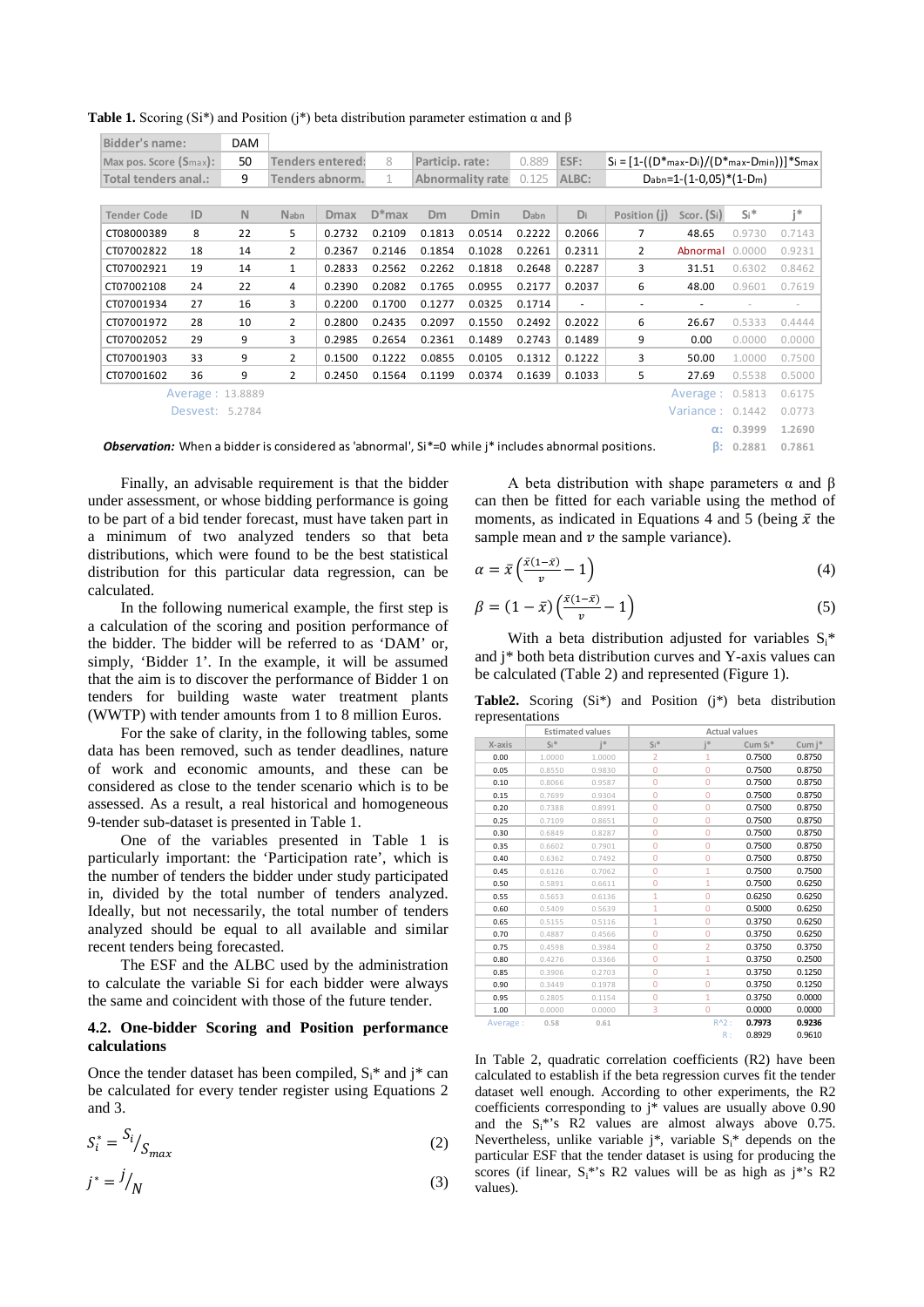

Fig. 1. Single bidder Scoring  $(S<sup>*</sup>)$  and Position (i<sup>\*</sup>) performance representation.

In addition to R2 calculations, Table 2 shows the averages of the second and third columns (estimated  $S_i^*$ and j\* values), although those values could also be obtained with the data of the last two columns.

These figures coincide with the bidder's Scoring and Position performance (Bidder 1). Scoring performance is equal to 0.56 and Position performance is equal to 0.61. Both performance indicators can range from 0 to 1, with 1 meaning a perfect performance, (i.e. a bidder that has always scored 100% and occupies the first positions). Such a perfect performance would be, of course, a rare exception.

Again, whereas  $S_i^*$  performance assessment is highly tied to the particular ESF and ALBC (because there are more or less lenient or tight-fisted ESFs and ALBCs) which produce higher or lower scores for all bidders according to their respective  $D_i$  values);  $i^*$ performance assessment is a good indicator of how well a particular bidder is performing. A coefficient of 0.50 means that, on average, that particular bidder is obtaining positions expected to be occupied by pure chance alone, and as long as its performance j\* indicator is above 0.50, the bidder can be considered as bidding more wisely than the competition.

## **4.3. Complementing the Smartbid Bid Tender Forecasting Model**

Once the single bidder's Scoring performance beta distribution is known, the X-axis (see Table 2 or Figure 1) reveals the equivalent different score levels represented by score curves in the Smartbid's scoring probability graph (for instance, some common values in type-a SPGs are 1.0, 0.9, 0.8, …, 0.1, 0.0). In a tender forecast, the probability that the studied single bidder surpasses all the score levels in the SPG curve will then be known.

However, the problem becomes more complicated when studying likely future positions because to determine the probable positions that each competitor will occupy, it is necessary to delimit the number of potential bidders who will probably bid in the tender. Indeed, an extensive literature has focused on the study of the potential number of bidders (Banki et al. 2008; Carr 2005; Ngai et al. 2002); nonetheless, no variable has yet been proven to be reliable enough to forecast the number of bidders that will take part in a future tender.

Therefore, the present methodology considers the variable 'number of bidders' (N) as a random variable following a Normal distribution, which is a valid approach as proven when homogeneous tenders are analyzed (Ballesteros-Pérez et al. 2013a). Hence, variable N can be delimited through the average  $(N_m)$  and standard deviation  $(N_{\sigma})$  of the N-values dataset from previous similar tenders.

The following paragraphs explain a series of successive calculations aimed at obtaining Figure 3, that is, the calculations of the probabilities of surpassing every possible position in a future tender. This graph implicitly includes calculations about the likely possible number of bidders N (from 1 to infinite, in theory), and the likelihood of occupying any possible position by the bidder under study, whose j\* beta distribution is already known.

Extended calculations are shown in Table 3, although intermediate columns and rows have been removed because of the large number. In this particular case, the top number of bidders studied is N=N<sub>m</sub>+3N<sub>0</sub>=13.889+3·5.278≈30 bidders. Each column then displays the scenario with 1, 2, 3,... up to  $N=30$ bidders.

The first four rows (which constitute the first block at the top of Table 3) calculate the probability that each scenario with N bidders takes place. The average and standard deviation values of the Normal distribution of N bidders are known. However, a final correction is sometimes needed as shown in the fourth row (Weight N).

Initially, 'Prob N' and 'Weight N' rows are quite similar but they differ in the fact that 'Weight N'-values have been calculated out of the area (probability) of the normal distribution that is effectively possible (values below N=1-0.5=0.5 bidders and above N=30+0.5=30.5 bidders are left out) and so 'Weight N'-values are recalculated by dividing 'Prob N'-values by 0.9992- 0.0056=0.9936. This correction might be especially important when  $N=N_m-3N_\sigma<0$ , although this is not the case here.

The next four lower blocks of Table 3, separated by a gray heading with 'j' written on the top row, show sequential calculations of the probabilities of occupying each of the first 30 possible positions (usually the maximum positions studied should not go beyond  $N=N_m+3N_\sigma$ , since further positional probabilities equal nearly 1 from that number upwards).

In every case, the mathematical expression used in each block is shown in the respective top gray row, on the left of the 'j' column.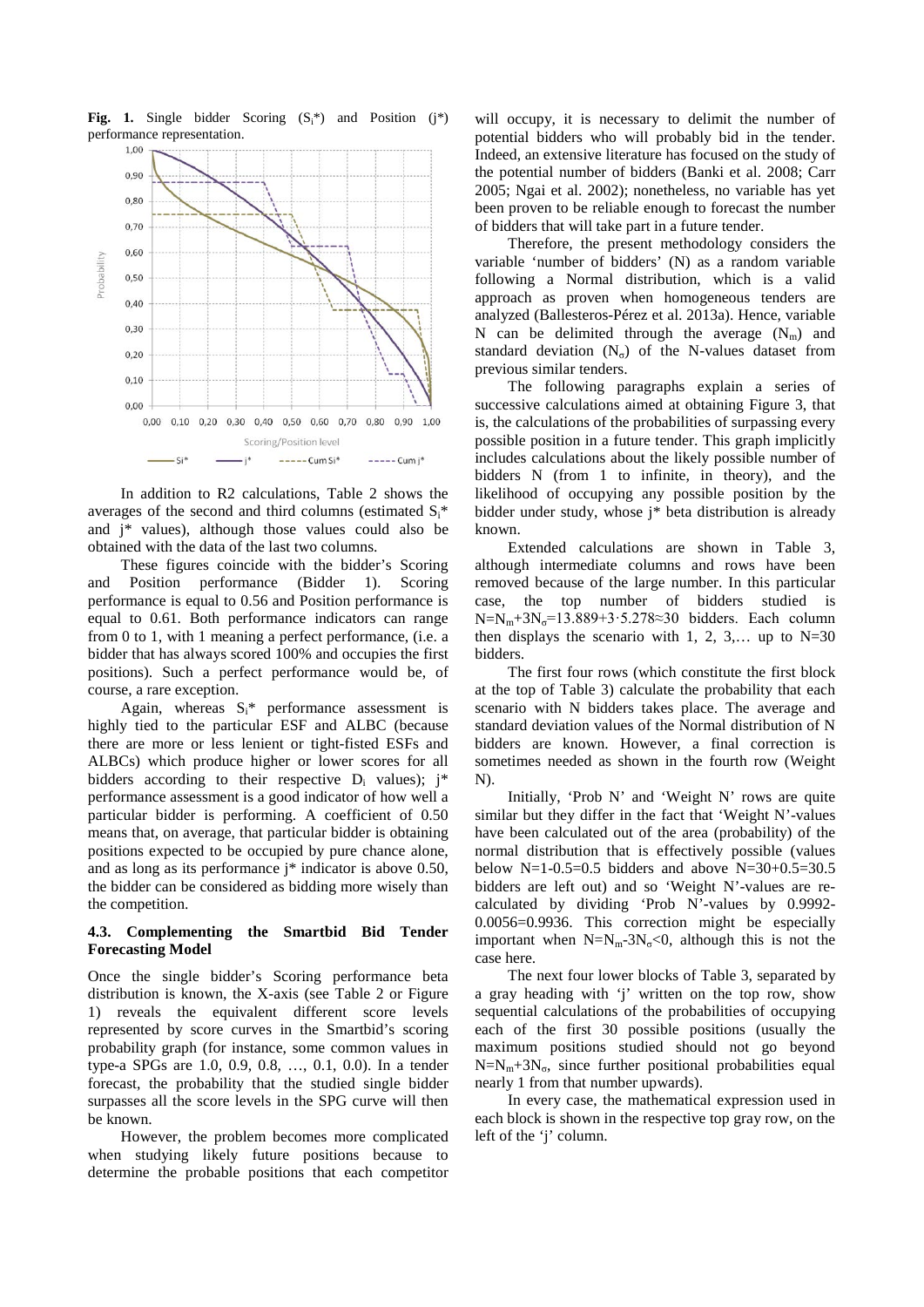**Table 3.** Analysis of a single bidder's Position (j\*) performance for an upcoming tender

|                   | $\mathbb N$             | Average (Nm):                              | 13.889   | Desvest $(N\sigma)$ : | 5.278  |          | i*       | $\alpha$ : | 1.269    | $\beta$ : | 0.786    |             |
|-------------------|-------------------------|--------------------------------------------|----------|-----------------------|--------|----------|----------|------------|----------|-----------|----------|-------------|
| $\mathbb N$       | $\mathbf{1}$            | $\overline{2}$                             | 3        | 4                     | 5      |          | 25       | 26         | 27       | 28        | 29       | 30          |
| Prob N-0.5        | 0.0056                  | 0.0095                                     | 0.0155   | 0.0245                | 0.0376 |          | 0.9778   | 0.9861     | 0.9916   | 0.9950    | 0.9972   | 0.9984      |
| Prob N+0.5        | 0.0095                  | 0.0155                                     | 0.0245   | 0.0376                | 0.0560 |          | 0.9861   | 0.9916     | 0.9950   | 0.9972    | 0.9984   | 0.9992      |
| Prob <sub>N</sub> | 0.0039                  | 0.0060                                     | 0.0090   | 0.0131                | 0.0184 |          | 0.0083   | 0.0055     | 0.0035   | 0.0021    | 0.0013   | 0.0007      |
| Weight N          | 0.0039                  | 0.0061                                     | 0.0091   | 0.0132                | 0.0185 | $\cdots$ | 0.0083   | 0.0055     | 0.0035   | 0.0022    | 0.0013   | 0.0007      |
|                   | $Pj = (N-j)/N$          |                                            |          |                       |        |          |          |            |          |           |          | $N+3\sigma$ |
| $1\,$             | 0.0000                  | 0.5000                                     | 0.6667   | 0.7500                | 0.8000 |          | 0.9600   | 0.9615     | 0.9630   | 0.9643    | 0.9655   | 0.9667      |
| $\overline{2}$    | 0.0000                  | 0.0000                                     | 0.3333   | 0.5000                | 0.6000 |          | 0.9200   | 0.9231     | 0.9259   | 0.9286    | 0.9310   | 0.9333      |
| 3                 | 0.0000                  | 0.0000                                     | 0.0000   | 0.2500                | 0.4000 |          | 0.8800   | 0.8846     | 0.8889   | 0.8929    | 0.8966   | 0.9000      |
| 4                 | 0.0000                  | 0.0000                                     | 0.0000   | 0.0000                | 0.2000 |          | 0.8400   | 0.8462     | 0.8519   | 0.8571    | 0.8621   | 0.8667      |
| 5                 | 0.0000                  | 0.0000                                     | 0.0000   | 0.0000                | 0.0000 |          | 0.8000   | 0.8077     | 0.8148   | 0.8214    | 0.8276   | 0.8333      |
|                   |                         | $\ldots$                                   | $\ldots$ |                       |        |          |          |            |          |           |          |             |
| 25                | 0.0000                  | 0.0000                                     | 0.0000   | 0.0000                | 0.0000 |          | 0.0000   | 0.0385     | 0.0741   | 0.1071    | 0.1379   | 0.1667      |
| 26                | 0.0000                  | 0.0000                                     | 0.0000   | 0.0000                | 0.0000 | $\ldots$ | 0.0000   | 0.0000     | 0.0370   | 0.0714    | 0.1034   | 0.1333      |
| 27                | 0.0000                  | 0.0000                                     | 0.0000   | 0.0000                | 0.0000 | $\cdots$ | 0.0000   | 0.0000     | 0.0000   | 0.0357    | 0.0690   | 0.1000      |
| 28                | 0.0000                  | 0.0000                                     | 0.0000   | 0.0000                | 0.0000 |          | 0.0000   | 0.0000     | 0.0000   | 0.0000    | 0.0345   | 0.0667      |
| 29                | 0.0000                  | 0.0000                                     | 0.0000   | 0.0000                | 0.0000 | $\cdots$ | 0.0000   | 0.0000     | 0.0000   | 0.0000    | 0.0000   | 0.0333      |
| 30                | 0.0000                  | 0.0000                                     | 0.0000   | 0.0000                | 0.0000 | $\cdots$ | 0.0000   | 0.0000     | 0.0000   | 0.0000    | 0.0000   | 0.0000      |
|                   | $Prob j^* > Pj$         |                                            |          |                       |        |          |          |            |          |           |          |             |
| 1                 | 1.0000                  | 0.6611                                     | 0.4936   | 0.3984                | 0.3366 |          | 0.0969   | 0.0940     | 0.0913   | 0.0887    | 0.0863   | 0.0841      |
| $\overline{2}$    | 1.0000                  | 1.0000                                     | 0.8032   | 0.6611                | 0.5639 |          | 0.1664   | 0.1614     | 0.1567   | 0.1523    | 0.1482   | 0.1444      |
| 3                 | 1.0000                  | 1.0000                                     | 1.0000   | 0.8651                | 0.7492 |          | 0.2277   | 0.2209     | 0.2145   | 0.2086    | 0.2030   | 0.1978      |
| $\sqrt{4}$        | 1.0000                  | 1.0000                                     | 1.0000   | 1.0000                | 0.8991 |          | 0.2840   | 0.2756     | 0.2677   | 0.2603    | 0.2534   | 0.2469      |
| 5                 | 1.0000                  | 1.0000                                     | 1.0000   | 1.0000                | 1.0000 |          | 0.3366   | 0.3267     | 0.3175   | 0.3088    | 0.3007   | 0.2930      |
|                   |                         | $\ldots$                                   |          |                       |        |          |          |            |          |           |          |             |
| 25                | 1.0000                  | 1.0000                                     | 1.0000   | 1.0000                | 1.0000 |          | 1.0000   | 0.9878     | 0.9719   | 0.9549    | 0.9376   | 0.9203      |
| 26                | 1.0000                  | 1.0000                                     | 1.0000   | 1.0000                | 1.0000 |          | 1.0000   | 1.0000     | 0.9884   | 0.9731    | 0.9569   | 0.9402      |
| 27                | 1.0000                  | 1.0000                                     | 1.0000   | 1.0000                | 1.0000 |          | 1.0000   | 1.0000     | 1.0000   | 0.9889    | 0.9743   | 0.9587      |
| 28                | 1.0000                  | 1.0000                                     | 1.0000   | 1.0000                | 1.0000 |          | 1.0000   | 1.0000     | 1.0000   | 1.0000    | 0.9894   | 0.9754      |
| 29                | 1.0000                  | 1.0000                                     | 1.0000   | 1.0000                | 1.0000 |          | 1.0000   | 1.0000     | 1.0000   | 1.0000    | 1.0000   | 0.9898      |
| 30                | 1.0000                  | 1.0000                                     | 1.0000   | 1.0000                | 1.0000 |          | 1.0000   | 1.0000     | 1.0000   | 1.0000    | 1.0000   | 1.0000      |
|                   | (Prob j* > Pj)*Weight N |                                            |          |                       |        |          |          |            |          |           |          |             |
| $1\,$             | 0.0039                  | 0.0040                                     | 0.0045   | 0.0053                | 0.0062 |          | 0.0008   | 0.0005     | 0.0003   | 0.0002    | 0.0001   | 0.0001      |
| $\overline{2}$    | 0.0039                  | 0.0061                                     | 0.0073   | 0.0087                | 0.0104 | $\cdots$ | 0.0014   | 0.0009     | 0.0005   | 0.0003    | 0.0002   | 0.0001      |
| 3                 | 0.0039                  | 0.0061                                     | 0.0091   | 0.0114                | 0.0138 |          | 0.0019   | 0.0012     | 0.0008   | 0.0004    | 0.0003   | 0.0001      |
| 4                 | 0.0039                  | 0.0061                                     | 0.0091   | 0.0132                | 0.0166 | $\cdots$ | 0.0024   | 0.0015     | 0.0009   | 0.0006    | 0.0003   | 0.0002      |
| 5                 | 0.0039                  | 0.0061                                     | 0.0091   | 0.0132                | 0.0185 |          | 0.0028   | 0.0018     | 0.0011   | 0.0007    | 0.0004   | 0.0002      |
| $\cdots$          | $\cdots$                | $\ldots$                                   | $\ldots$ | $\cdots$              | $\sim$ |          | $\ldots$ |            | $\cdots$ | $\ldots$  | $\cdots$ | $\cdots$    |
| 25                | 0.0039                  | 0.0061                                     | 0.0091   | 0.0132                | 0.0185 |          | 0.0083   | 0.0054     | 0.0034   | 0.0021    | 0.0012   | 0.0007      |
| 26                | 0.0039                  | 0.0061                                     | 0.0091   | 0.0132                | 0.0185 |          | 0.0083   | 0.0055     | 0.0035   | 0.0021    | 0.0012   | 0.0007      |
| 27                | 0.0039                  | 0.0061                                     | 0.0091   | 0.0132                | 0.0185 |          | 0.0083   | 0.0055     | 0.0035   | 0.0021    | 0.0012   | 0.0007      |
| 28                | 0.0039                  | 0.0061                                     | 0.0091   | 0.0132                | 0.0185 |          | 0.0083   | 0.0055     | 0.0035   | 0.0022    | 0.0013   | 0.0007      |
| 29                | 0.0039                  | 0.0061                                     | 0.0091   | 0.0132                | 0.0185 |          | 0.0083   | 0.0055     | 0.0035   | 0.0022    | 0.0013   | 0.0007      |
| 30                | 0.0039                  | 0.0061                                     | 0.0091   | 0.0132                | 0.0185 |          | 0.0083   | 0.0055     | 0.0035   | 0.0022    | 0.0013   | 0.0007      |
|                   |                         | Cumulative by rows (Prob j* > Pj)*Weight N |          |                       |        |          |          |            |          |           |          |             |
| 1                 | 0.0039                  | 0.0079                                     | 0.0124   | 0.0176                | 0.0239 |          | 0.1749   | 0.1754     | 0.1758   | 0.1759    | 0.1761   | 0.1761      |
| $\overline{2}$    | 0.0039                  | 0.0099                                     | 0.0173   | 0.0260                | 0.0364 |          | 0.2940   | 0.2949     | 0.2954   | 0.2958    | 0.2959   | 0.2960      |
| 3                 | 0.0039                  | 0.0099                                     | 0.0190   | 0.0305                | 0.0443 |          | 0.3944   | 0.3956     | 0.3963   | 0.3968    | 0.3971   | 0.3972      |
| 4                 | 0.0039                  | 0.0099                                     | 0.0190   | 0.0323                | 0.0489 |          | 0.4821   | 0.4836     | 0.4846   | 0.4851    | 0.4855   | 0.4856      |
| 5                 | 0.0039                  | 0.0099                                     | 0.0190   | 0.0323                | 0.0507 |          | 0.5597   | 0.5615     | 0.5627   | 0.5633    | 0.5637   | 0.5639      |
| $\cdots$          | $\sim$                  | $\sim$                                     | $\sim$   | $\sim$                | $\sim$ | $\cdots$ | $\cdots$ | $\cdots$   | $\ldots$ | $\ldots$  | $\ldots$ | $\cdots$    |
| 25                | 0.0039                  | 0.0099                                     | 0.0190   | 0.0323                | 0.0507 | $\cdots$ | 0.9868   | 0.9923     | 0.9957   | 0.9977    | 0.9989   | 0.9996      |
| 26                | 0.0039                  | 0.0099                                     | 0.0190   | 0.0323                | 0.0507 |          | 0.9868   | 0.9923     | 0.9958   | 0.9979    | 0.9991   | 0.9998      |
| 27                | 0.0039                  | 0.0099                                     | 0.0190   | 0.0323                | 0.0507 | $\cdots$ | 0.9868   | 0.9923     | 0.9958   | 0.9980    | 0.9992   | 0.9999      |
| 28                | 0.0039                  | 0.0099                                     | 0.0190   | 0.0323                | 0.0507 |          | 0.9868   | 0.9923     | 0.9958   | 0.9980    | 0.9993   | 1.0000      |
| 29                | 0.0039                  | 0.0099                                     | 0.0190   | 0.0323                | 0.0507 |          | 0.9868   | 0.9923     | 0.9958   | 0.9980    | 0.9993   | 1.0000      |
| 30                | 0.0039                  | 0.0099                                     | 0.0190   | 0.0323                | 0.0507 |          | 0.9868   | 0.9923     | 0.9958   | 0.9980    | 0.9993   | 1.0000      |
|                   |                         |                                            |          |                       |        |          |          |            |          |           |          |             |

Briefly, the first block calculates the probabilities of surpassing each possible position (by rows) according to the number of the bidders considered in each column. The second block introduces the actual previous bidder's position performance (j\*) by means of its Y-axis beta distribution values (found, for example, by finding their respective values from the upper block in Table 3 in Figure 1's X-axis).

Finally, there are another two blocks at the bottom of Table 3 that include the 'Weight N' row from the

upper block (every value from the respective upper block is multiplied by the mentioned row in the last but one block); and, in the last block (at the bottom) of Table 3 where cumulative values from the block immediately above are shown.

If values from this lowest block are represented by rows (every curve represents a possible position:  $1<sup>st</sup>$ ,  $2<sup>nd</sup>$ ,  $3^{\text{rd}}$ ,...,  $25^{\text{th}}$  without representing the last five positions), then Figure 2 is obtained.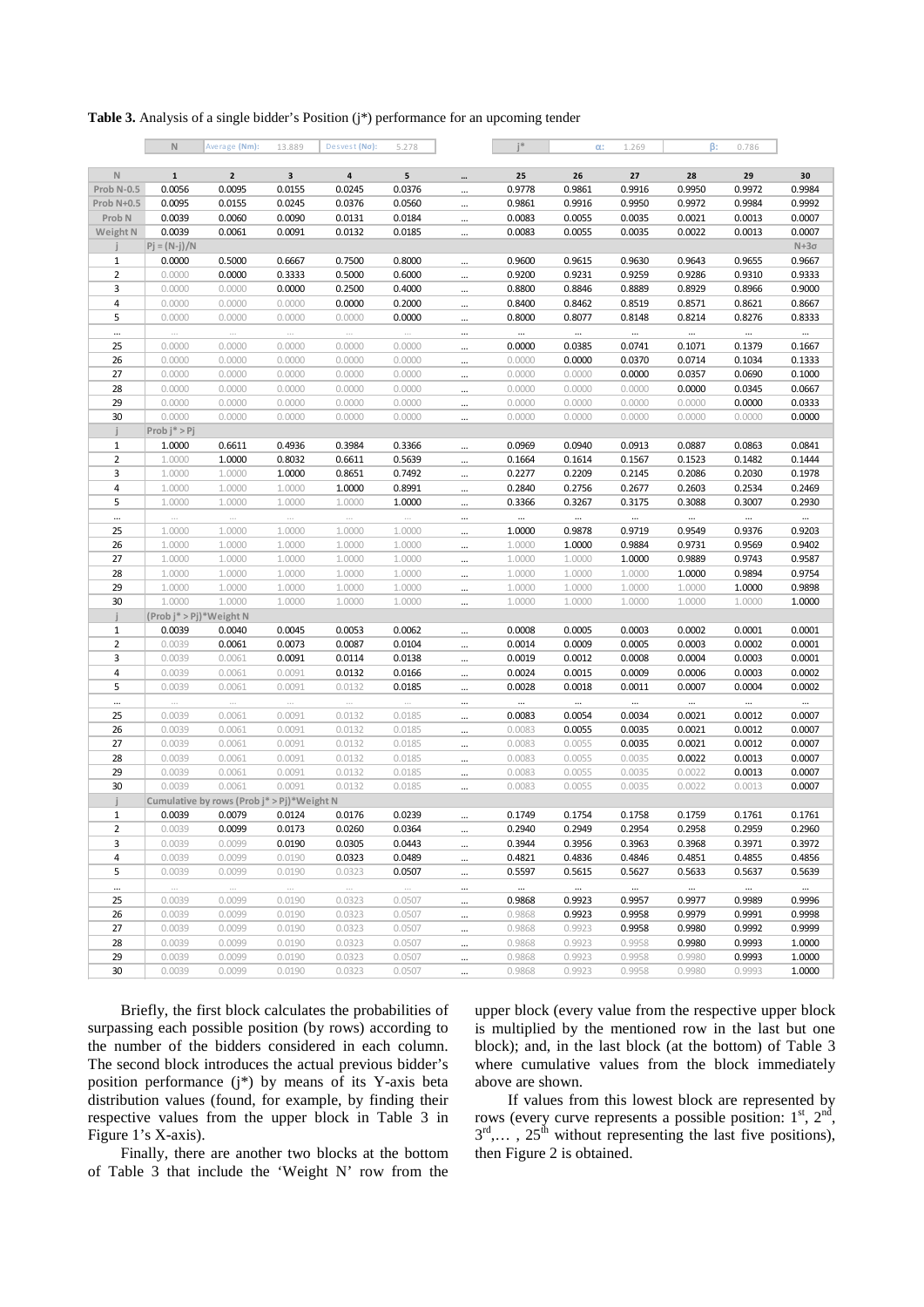**Fig. 2.** Single bidder's position performance calculation accuracy



Figure 2 represents the stability (or accuracy) of position calculations in Figure 3. Whenever curves represented in Figure 2 reach horizontal gradients (in our case, this happens, of course, in N=30 bidders; and, generally, in  $N_m+3N_\sigma$  bidders) the calculations can be considered as good enough.

**Fig. 3.** Position performance for a single bidder



Figure 3 is easily obtained by representing in a different graph the values from the Figure 2 X-axis when N=30 bidders, that is, values from  $j=1$  to 25 when N=30 (lowest right-hand corner of Table 3).

Figure 3 shows the probability of occupying a particular (or higher) position, despite the fact that the number of bidders is not yet known. This is the kind of graph that greatly complements the information provided in the Smartbid position probability graphs, whose data was completely impersonal until now.

### **5. Assessing the Scoring and Position performance of a group of bidders**

A numerical case has been developed, firstly to assess Scoring and Position performance for similar previous tenders; and, secondly, to adapt those results to provide a useful complement to the Smartbid BTFM.

Calculations have been applied to a single bidder (Bidder 1). In this section, calculations for a group of bidders are explained. Indeed, this is usually a necessary piece of information for bidding, since a company that is trying to forecast an auction often knows who are its

strongest competitors and may wish to focus on those participants.

#### **5.1. Scoring group performance**

To analyze the performance of a group of known bidders, it is always necessary to have studied each independently beforehand (i.e., calculations shown in subsection 4.2. are a pre-requisite for each bidder). However, there is an advantage, with respect to the gathering of previous tendering registers: once the tender dataset is relatively complete, there is no need to continue gathering a different tender dataset for each bidder, that is, tendering data is shared among bidders, and so it will only be necessary to calculate the Scorings  $(S_i^*)$  and Positions (j\*) for each bidder.

Once  $S_i^*$  and  $i^*$  values are known, a beta distribution is fitted for the two parameters as shown in Table 1 in the lower right-hand corner. As a result, for every bidder that is analyzed as a part of the group, two beta distributions (represented by shape parameters  $\alpha$  and β) are obtained.

Now that every scoring performance of every bidder to be jointly studied is known, there is one point that must be borne in mind: when a single bidder's performance was previously studied, it was not taken into account that the bidder might not be interested in participating in the forecasted tender. This concept is quantified by means of the 'Participation rate' coefficient, that is, the percentage of similar tenders on average that every bidder enters.

When studying a single bidder's behavior it is not always advisable to take into account the coefficient of participation since a company usually has enough information to know whether a particular competitor is interested in winning a contract. However, when studying bidders as a group it is advisable to include the 'participation rate' coefficient since some of the group may not finally enter a tender and the forecasted probabilities may then become too conservative.

With all this information, Table 4 is obtained by analyzing the group Scoring performance of three bidders (n=3) (the first bidder coincides with the bidder that was previously calculated, and the other two bidders are given as new examples). Each column represents a single bidder with its past Scoring performance – but without having multiplied the beta distribution values by the respective 'Participation rate' coefficients.

As an additional piece of information, the averages of every bidder analyzed are calculated at the bottom of Table 4, and these averages coincide with their respective Scoring performances. The final step is to calculate the last column of Table 4, that is, the probability that one or more of the bidders will surpass the X-axis possible score levels. Statistically, this is equivalent to the probability of occurrence of several independent random events, and so the last column of Table 4 is computed according to Equation 6.

$$
S_{i^*\sum\text{bidders}}^{scoring=x} = 1 - \prod_{i=1}^{i=n} \left( 1 - Part. rate_{\text{bidders } i} \cdot S_{i^*=x_{\text{bidders } i}}^{(\text{beta})}\right) \tag{6}
$$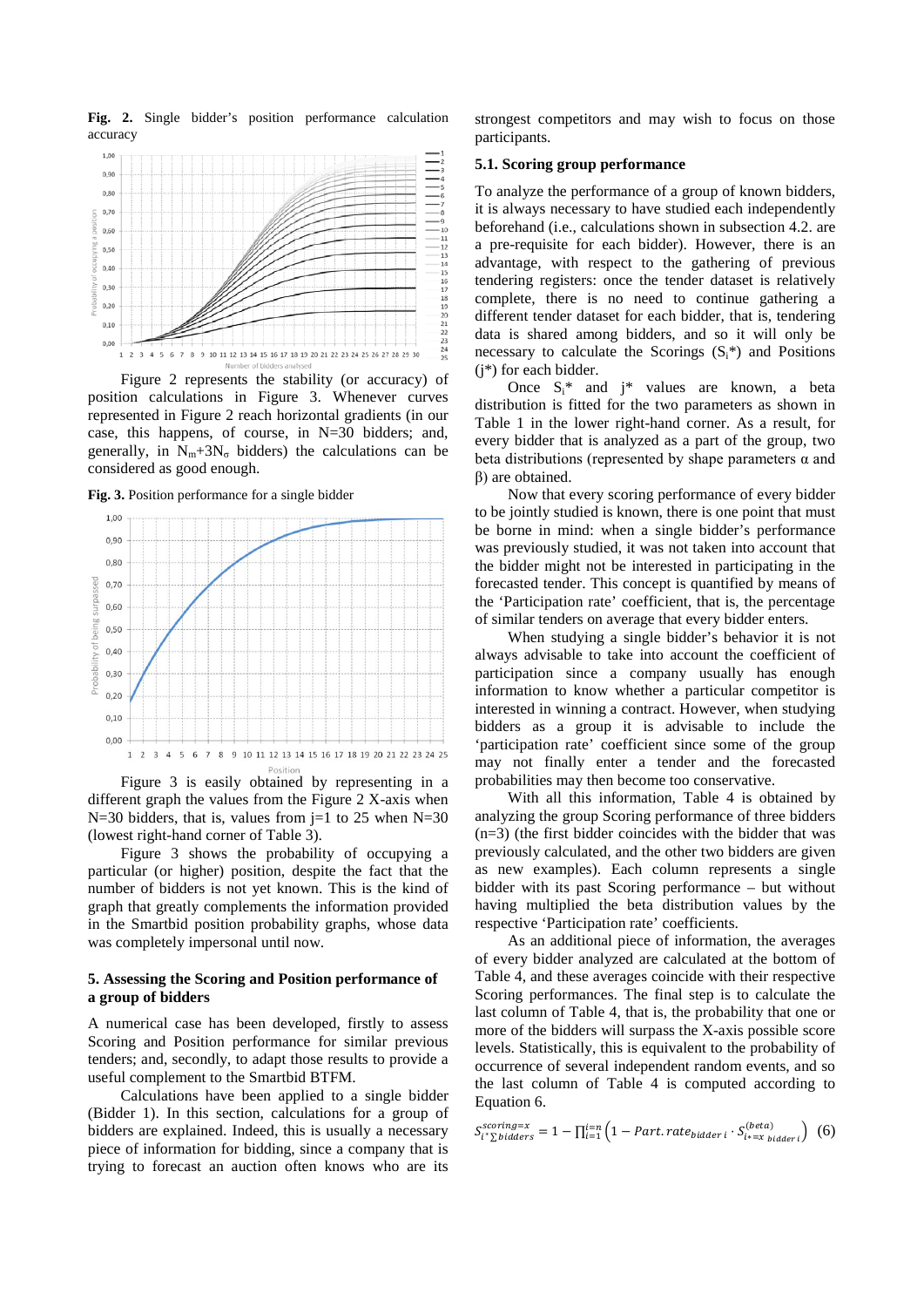Representing values of Table 4 by columns in Figure 4 leads to an easier understanding of the calculations made up to this point.

**Table4.** Analysis of the Scoring  $(S_i^*)$  performances of a group of bidders

|                |              | example        | example |               |
|----------------|--------------|----------------|---------|---------------|
| <b>Bidder</b>  | $\mathbf{1}$ | $\overline{2}$ | 3       | $1+2+3$       |
| $\alpha$ :     | 0.3999       | 0.2024         | 0.3135  |               |
| $\beta$ :      | 0.2881       | 0.1829         | 0.5823  |               |
| Particip.rate: | 0.8889       | 0.7778         | 1.0000  |               |
|                |              |                |         |               |
| X-axis         | $Si*1$       | $Si*2$         | $Si*3$  | $Si*_{1+2+3}$ |
| 0.00           | 1.0000       | 1.0000         | 1.0000  | 1.0000        |
| 0.05           | 0.8550       | 0.7266         | 0.6928  | 0.9679        |
| 0.10           | 0.8066       | 0.6831         | 0.6163  | 0.9491        |
| 0.15           | 0.7699       | 0.6533         | 0.5619  | 0.9320        |
| 0.20           | 0.7388       | 0.6295         | 0.5178  | 0.9155        |
| 0.25           | 0.7109       | 0.6091         | 0.4797  | 0.8992        |
| 0.30           | 0.6849       | 0.5907         | 0.4457  | 0.8828        |
| 0.35           | 0.6602       | 0.5736         | 0.4144  | 0.8660        |
| 0.40           | 0.6362       | 0.5575         | 0.3851  | 0.8487        |
| 0.45           | 0.6126       | 0.5418         | 0.3573  | 0.8306        |
| 0.50           | 0.5891       | 0.5263         | 0.3306  | 0.8117        |
| 0.55           | 0.5653       | 0.5108         | 0.3045  | 0.7915        |
| 0.60           | 0.5409       | 0.4950         | 0.2789  | 0.7698        |
| 0.65           | 0.5155       | 0.4787         | 0.2534  | 0.7461        |
| 0.70           | 0.4887       | 0.4614         | 0.2277  | 0.7200        |
| 0.75           | 0.4598       | 0.4427         | 0.2015  | 0.6904        |
| 0.80           | 0.4276       | 0.4217         | 0.1742  | 0.6560        |
| 0.85           | 0.3906       | 0.3972         | 0.1452  | 0.6144        |
| 0.90           | 0.3449       | 0.3663         | 0.1131  | 0.5602        |
| 0.95           | 0.2805       | 0.3205         | 0.0745  | 0.4785        |
| 1.00           | 0.0000       | 0.0000         | 0.0000  | 0.0000        |
| Average:       | 0.5751       | 0.5231         | 0.3607  | 0.7586        |





Figure 4 shows four curves, three of the curves represent the three bidders and the curve at the top represents the aggregation of the three bidders. Normally, the curve representing the sum of all the bidders analyzed is above the rest of the curves, but this depends on the values of the 'Participation rate' coefficients (if these

rates are very low, then the compilation curve might be below the others).

A study of the compilation curve is an advisable and interesting exercise for a company intending to enter a tender and wishing to analyze which level of probability its closest competitors have of surpassing each score level. In this way, its own economic and technical proposal will be better balanced and enjoy a better chance of winning.

## **5.2. Position group performance**

In this case, the calculations are similar to those shown in previous subsections, but take into account that calculations performed in subsection 4.3 are required for each bidder under analysis. After obtaining the probability of surpassing every bidder's possible position (as was shown in Figure 3) the figures in Table 5 can be obtained. Again, three bidders are analyzed (n=3) the first being the bidder who was previously calculated.

**Table 5.** Analysis of Position (j\*) performances of a group of bidders for an upcoming tender

| example<br><b>Bidder</b><br>$\mathbf{1}$<br>$\overline{2}$<br>1.2690<br>$\alpha$ :<br>0.6289 | example<br>3<br>$1+2+3$<br>1.4401<br>2.6395<br>1.0000 |  |
|----------------------------------------------------------------------------------------------|-------------------------------------------------------|--|
|                                                                                              |                                                       |  |
|                                                                                              |                                                       |  |
|                                                                                              |                                                       |  |
|                                                                                              |                                                       |  |
| ß:<br>0.7861<br>0.6865                                                                       |                                                       |  |
| Particip. rate:<br>0.7778<br>0.8889                                                          |                                                       |  |
|                                                                                              |                                                       |  |
| $Ni*1$<br>$Ni*2$<br>X-axis (N)                                                               | $Ni*3$<br>$Ni*1+2+3$                                  |  |
| 1<br>0.1761<br>0.1315                                                                        | 0.2504<br>0.0101                                      |  |
| 2<br>0.2960<br>0.2144                                                                        | 0.0368<br>0.4086                                      |  |
| 3<br>0.3972<br>0.2869                                                                        | 0.0801<br>0.5377                                      |  |
| 4<br>0.4856<br>0.3540                                                                        | 0.1380<br>0.6450                                      |  |
| 5<br>0.5639<br>0.4177                                                                        | 0.2077<br>0.7332                                      |  |
| 6<br>0.6334<br>0.4789                                                                        | 0.2859<br>0.8042                                      |  |
| 7<br>0.6949<br>0.5378                                                                        | 0.3688<br>0.8596                                      |  |
| 8<br>0.7491<br>0.5944                                                                        | 0.4532<br>0.9018                                      |  |
| 9<br>0.7963<br>0.6485                                                                        | 0.5359<br>0.9328                                      |  |
| 10<br>0.6996<br>0.8370                                                                       | 0.9550<br>0.6141                                      |  |
| 11<br>0.8716<br>0.7473                                                                       | 0.6860<br>0.9704                                      |  |
| 12<br>0.9005<br>0.7910                                                                       | 0.7500<br>0.9808                                      |  |
| 13<br>0.9243<br>0.8303                                                                       | 0.8055<br>0.9877                                      |  |
| 14<br>0.9435<br>0.8650                                                                       | 0.8521<br>0.9922                                      |  |
| 15<br>0.9587<br>0.8948                                                                       | 0.8902<br>0.9951                                      |  |
| 16<br>0.9705<br>0.9199                                                                       | 0.9205<br>0.9969                                      |  |
| 17<br>0.9794<br>0.9405                                                                       | 0.9439<br>0.9980                                      |  |
| 18<br>0.9859<br>0.9569                                                                       | 0.9614<br>0.9988                                      |  |
| 19<br>0.9907<br>0.9695                                                                       | 0.9742<br>0.9992                                      |  |
| 20<br>0.9940<br>0.9791                                                                       | 0.9832<br>0.9995                                      |  |
| 21<br>0.9962<br>0.9861                                                                       | 0.9895<br>0.9997                                      |  |
| 22<br>0.9977<br>0.9910                                                                       | 0.9936<br>0.9998                                      |  |
| 23<br>0.9987<br>0.9944                                                                       | 0.9962<br>0.9999                                      |  |
| 24<br>0.9992<br>0.9966                                                                       | 0.9979<br>0.9999                                      |  |
| 25<br>0.9996<br>0.9981                                                                       | 0.9989<br>1.0000                                      |  |

Finally, the last column performs the calculations using Equation 7 (similar to Equation 6), which includes 'participation rate' coefficients.

$$
S_{j^* \sum \text{bidders}}^{position=x} = 1 - \prod_{i=1}^{i=n} \left( 1 - Part. rate_{\text{bidders } i} \cdot N_{j^* = x_{\text{bidders } i}}^{(\text{beta})} \right) (7)
$$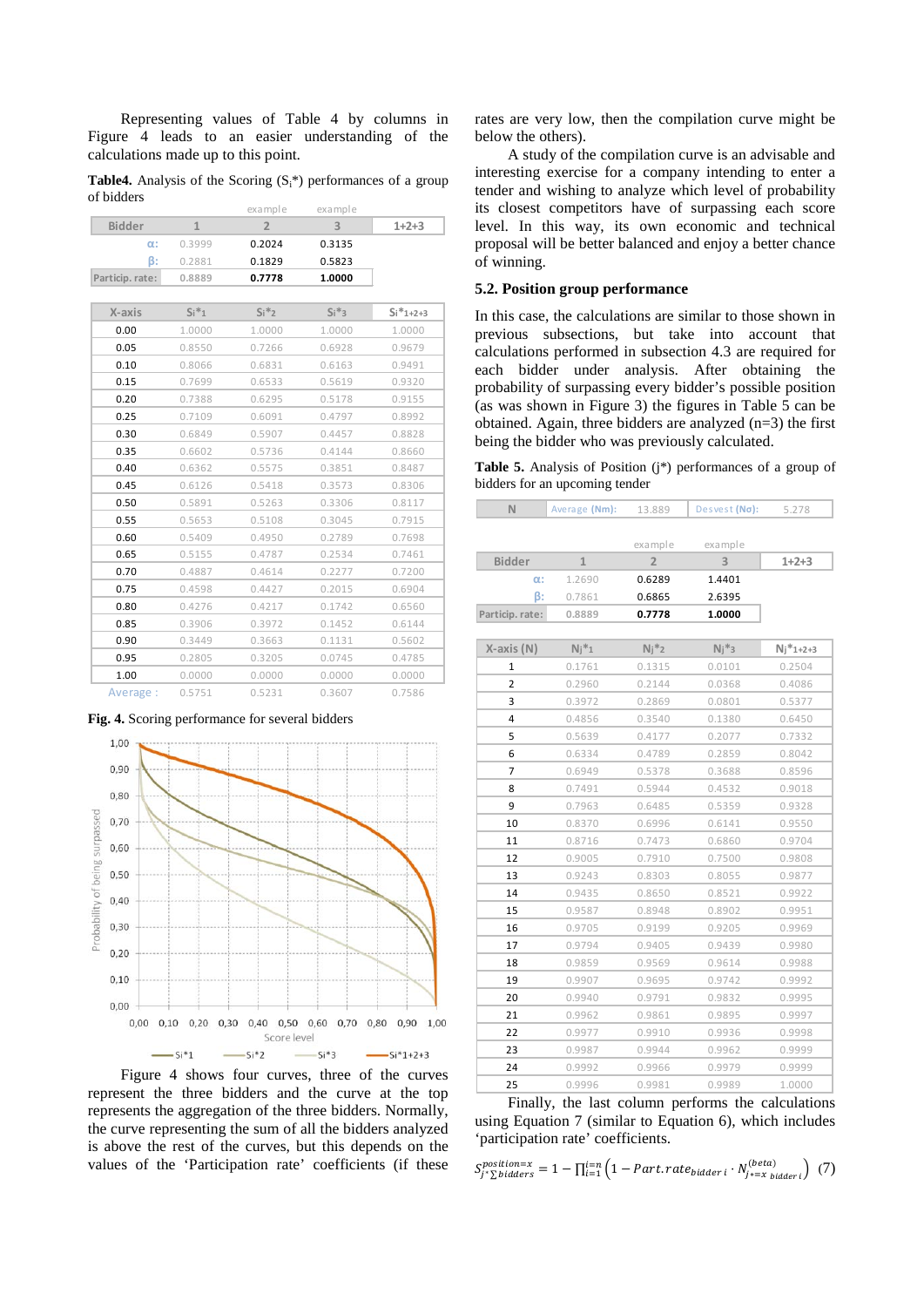

Similarly, the values in Table 5 can be represented graphically in a separate figure, which constitutes Figure 5 and can be read as Figure 4, except that this time the Xaxis represents possible positions to be occupied instead of score levels.

### **6. Results**

The present work builds a methodology for studying one competitor's or a subgroup of competitors' scoring and position performance by means of analyzing past similar tender datasets. The paper shows all the calculations for a given numerical example, but the methodology was validated with a dataset of 120 contracting authorities.

Aspects of every calculation, or figures obtained to help a bidding manager, have also been added along with explanations in the numerical example of a real bidder. As a result, two new types of graph have been generated: one for representing the Scoring performance of a single bidder or a group of bidders (Figures 1 and 4); and another representing the Position performance of a single bidder or group of bidders (Figures 1, 3 and 5).

The methodology proposed here can be helpful for bidding managers who plan to enter future tenders and need to thoroughly study the competition or the market he/she disputes (Lesca et al. 2012; Jiménez-Castillo, Sánchez-Pérez 2013), especially a subgroup of competitors that may be difficult bidding rivals. Finally, this methodology, along with the graphs generated, can also be a useful complement to the Smartbid bid tender forecasting model.

#### **Discussion, conclusions, and future work**

Previous bid tender forecasting models were difficult to apply to real-life bidding problems. From the 1950s onwards, many published BTFMs were based on probabilistic descriptions of large groups of single bidders where each potential bidder was studied individually (it was even necessary to know the names of the bidders and have an enormous amount of previous data about their bids).

However, a 2012 bid tender forecasting model changed previous models' paradigm by describing group bidding patterns as a whole (using a significantly smaller dataset). Nevertheless, that recent model did not enable analysis of how a specific bidder (a particular company for instance) or a subgroup of bidders would bid. The methodology proposed in this paper fixes that flaw while serves as a stand-alone bidding tool.

In this paper, a methodology for assessing the Scoring and Position performance for bidding has been developed. In cases in which the performance of a group of bidders is required, the methodology proposed also includes the expressions for obtaining the appropriate score and position performances.

The conditions of the current methodology are the following: tender datasets must generally be homogeneous, that is, they must share a similar type of work, the same ESF, a nearby location, and a relatively similar budget. However, it is not necessary to have shared a tender process with a particular competing bidder to measure its performance or its future behavior. As a final safeguard it should be checked that any trending change is not affecting bidders' pricing practices; otherwise it is advisable to work with few but more recent tender data.

Concerning the measurement of scoring levels and positions occupied of any bidder, the calculations shown in this paper are valid for both capped and non-capped tendering, but, when complementing the Smartbid BTFM (Ballesteros-Pérez et al. 2012a; 2012b; 2013a) the present methodology has the same limitation as the BTFM itself, since the Smartbid model has only been applied to capped tendering.

Therefore, further adaptations of the Smartbid model are still necessary. Some of these changes will involve studying new mathematical relationships between Scoring Parameters and current model uses – and transforming them as a function of monetary values instead of drop values (which is indispensable in noncapped tendering). However, the methodology proposed here will remain being exactly the same.

#### **Acknowledgments**

(to be added later)

#### **References**

- Ballesteros-Pérez, P. 2010. Doctoral thesis: "Propuesta de un nuevo modelo para la predicción de bajas en licitaciones de Construcción". González Cruz, M.C. director; Pastor Ferrando, J.P. director. Universal Identifier: <http://hdl.handle.net/10251/7025>
- Ballesteros-Pérez, P.; González-Cruz, M.C.; Pastor-Ferrando, J.P.; Fernández-Diego, M. 2012a. The iso-Score Curve Graph. A new tool for competitive bidding, *Automation in Construction* 22(1): 481–490.
- Ballesteros-Pérez, P.; González-Cruz, M.C.; Cañavate-Grimal, A. 2012b.Mathematical relationships between Scoring Parameters in Capped Tendering. *International Journal of Project Management* 30(7): 850–862.
- Ballesteros-Pérez, P.; González-Cruz, M.C.; Cañavate-Grimal, A. 2013a. On Competitive Bidding: Scoring and Position Probability Graphs. *International Journal of Project Management* 31(3): 434–448.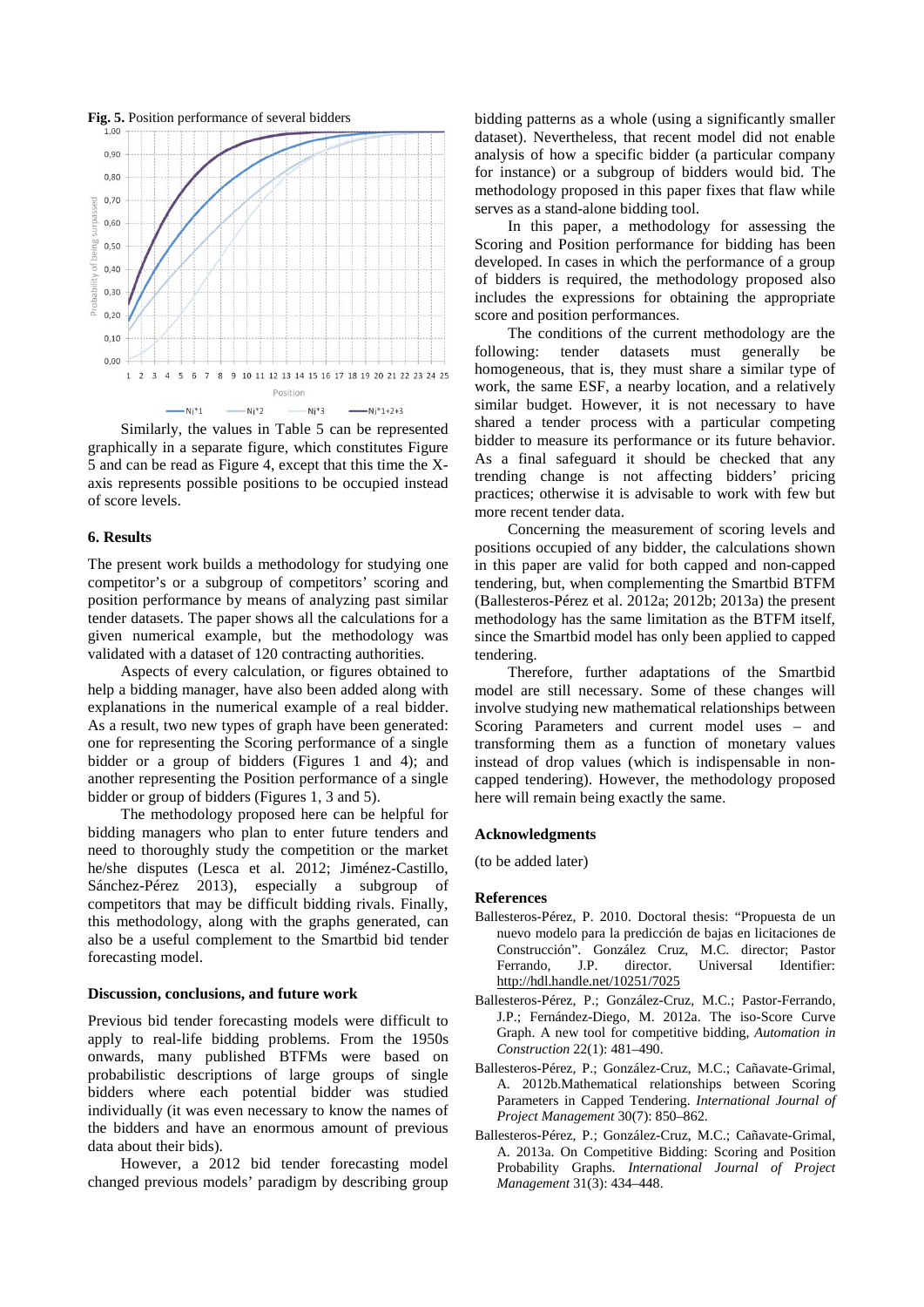- Ballesteros-Pérez, P.; González-Cruz, M.C.; Cañavate-Grimal, A.; Pellicer, E. 2013b. Detecting abnormal and collusive bids in capped tendering. *Automation in Construction* 31(3): 215–229.
- Banki, M. T.; Esmaeeli, B.; Ravanshadnia, M. 2008. The assessment of bidding strategy of Iranian construction firms. *International Journal of Management Science and Engineering Management* 4(2): 153-160.
- Carr, P.G. 2005. Investigation of Bid price competition measured through pre-bid project estimates, actual bid prices and Number of bidders. *Journal of Construction Engineering and Management* 131(11): 1165-1172.
- Carr, R.I. 1982. General bidding model. *Journal of the Construction Division* 108(CO4): 639-650.
- Chao, L.; Liou, C. 2007. Risk-minimizing approach to bidcutting limit determination. *Construction Management and Economics* 25(8): 835-843.
- Deltas, G.; Engelbrecht-Wiggans, R. 2005. Naive bidding. *Management Science* 51(3): 328-338.
- Dikmen, I.; Talat, M.; Kemal, A. 2007.A case-based decision support tool for bid mark-up estimation of international construction projects. *Automation in Construction* 17(1): 30-44.
- Drew, D.; Skitmore, R.M. 1997.The effect of contract type and size on competitiveness in bidding. *Construction Management and Economics* 15: 469-489.
- Engelbrecht-Wiggans, R. 1980. State of the art auctions and bidding models: a survey. *Management Science* 26(2): 119- 142.
- Engelbrecht-Wiggans, R. 1989.The effect of regret on optimal bidding in auctions. *Management Science* 35(6): 685-692.
- Fayek, A. 1998. Competitive bidding strategy model and software system for bid preparation. *Journal of Construction Engineering and Management* 124(1): 1-10.
- Friedman, L. 1956. A competitive bidding strategy. *Operations Research* 1(4): 104-12.
- Gates, M. 1967. Bidding strategies and probabilities. *Journal of the Construction Division* 93(CO1): 75-107.
- Harstad, R.M.; SašaPekec, A. 2008. Relevance to practice and auction theory: a memorial essay for Michael Rothkopf. *Interfaces* 38(5): 367-380.
- Jiménez-Castillo, D.; Sánchez-Pérez, M. (2013). Nurturing employee market knowledge absorptive capacity through unified internal communication and integrated information technology. *Information & Management* 50(2-3): 76-86.
- Kayhan, V.O.; McCart, J.A.; Bhattacherjee, A. 2002. Crossbidding in simultaneous online auctions: Antecedents and consequences. *Information & Management* 47(7-8): 325- 332.
- Lesca, N.; Caron-Fasan, M.L.; Falcy, S. 2012. How managers interpret scanning information. *Information & Management* 49(2): 126-134.
- Lo, W.; Lin, C.L.; Yan, M.R. 2007. Contractor's opportunistic bidding behavior and equilibrium price level in the construction market. *Journal of Construction Engineering and Management* 133(6): 409-416.
- McCaffer, R.; Pettitt, A.N. 1976.Distribution of bids for buildings and road contracts. *Operational Research Quarterly* 27(4): 835-843.
- Mitchell, M.S. 1977. The probability of being the lowest bidder. *Journal of the Royal Statistical Society*. Series C *(Applied Statistics)* 26(2): 191-194.
- Naoum, S.G. 1994. Critical analysis of time and cost of management and traditional contracts. *Journal of Construction Engineering and Management* 120(4): 687- 705.
- Näykki, P. 1976. On optimal bidding strategies. *Management Science* 23(2): 198-203.
- Ngai, S.C.; Derek, S.; Drew, H.P.; Skitmore, R.M. 2002. A theoretical framework for determining the minimum number of bidders in construction bidding competitions. *Construction Management and Economics* 20(6): 473-482.
- OECD (Organisation for Economic Co-operation and Development) 2007. Bribery in Procurement, Methods, Actors and Counter-Measures, Paris.
- OECD (Organisation for Economic Co-operation and Development) 2009. Guidelines for Fighting Bid Rigging in Public Procurement, Paris.
- Oo, B.L.; Drew, D.S.; Runeson, G. 2010.Competitor analysis in construction bidding. *Construction Management and Economics* 28(12): 1321-1329.
- Oo, B.L.; Drew, D.S.; Lo, H.P. 2008.A comparison of contractors' decision to bid behaviour according to different market environments. *International Journal of Project Management* 26(4): 439-447.
- Oo, B.L.; Drew, D.S.; Lo, H.P. 2008.Heterogeneous approach to modeling contractors' decision-to-bid strategies. *Journal of Construction Engineering and Management* 134(10): 766-776.
- Pim, J.C. 1974. Competitive tendering and bidding strategy. *National Builder* 55(11): 541-545.
- Ravanshadnia, M.; Rajaie, H.; Abbasian, H.R. 2010. Hybrid fuzzy MADM project-selection model for diversified construction companies. *Canadian Journal of Civil Engineering* 37(8): 1082-1093.
- Rothkopf, M.H.; Harstad, R.M. 1994. Modeling competitive bidding: a critical essay. *Management Science* 40(3): 364- 384.
- Rothkopf, M.H. 1969. A model of rational competitive bidding. *Management Science* 15(7): 362-373.
- Runeson, K.G.; Skitmore, R.M. 1999. Tendering theory revisited. *Construction Management and Economics* 17(3): 285-96.
- Skitmore, R.M.; Runeson, G. 2006. Bidding models: testing the stationary assumption. *Construction Management and Economics* 24(8): 791-803.
- Skitmore, R.M. 1991. The contract bidder homogeneity assumption: an empirical analysis. *Construction Management and Economics* 9(5): 403-429.
- Skitmore, R.M. 2002. The probability of tendering the lowest bid in sealed auctions: an empirical analysis of construction data. *Journal of the Operational Research Society* 53(1): 47-56.
- Skitmore, R.M. 2004. Predicting the probability of winning sealed bid auctions: the effects of outliers on bidding models. *Construction Management and Economics* 22(1): 101-109.
- Skitmore, R.M. 2008. First and second price independent values sealed bid procurement auctions: some scalar equilibrium results. *Construction Management and Economics* 26(8): 787-803.
- Skitmore, R.M.; Drew, D.S.; Ngai, S. 2001. Bid-spread. *Journal of Construction Engineering and Management* 127(2): 149- 153.